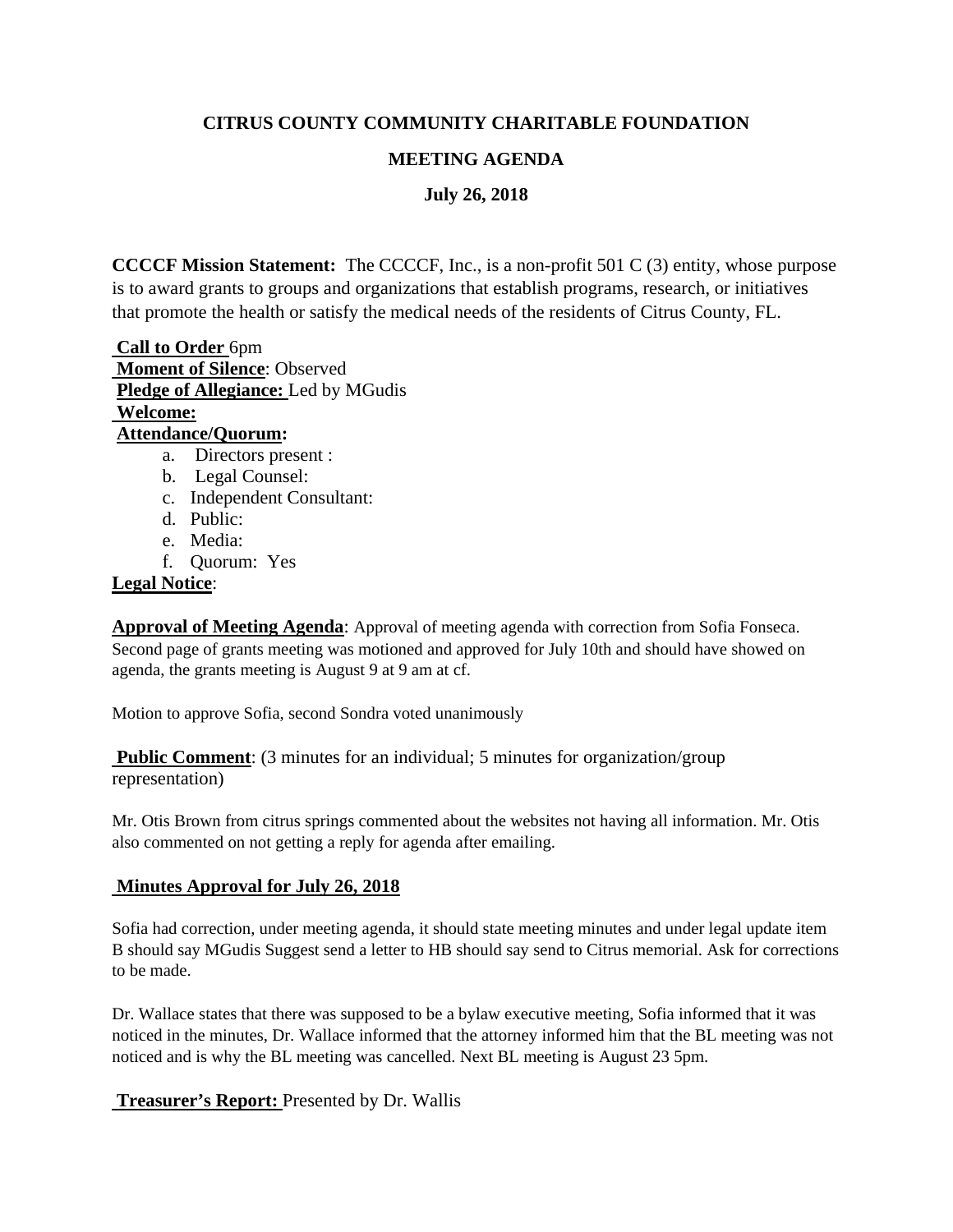**Invoices:** Andco \$6250, Salem \$1000, Hogan \$2070, Nature coast web \$100, Wells business \$1075

#### **Financial Report**:

In bank, cash May 31 \$298.316 which is approx. \$5,000 less than previous month.

Expenses were June \$3.472

Funds dispersed. \$48,210

Grant cycle 2017-18 \$20,917

Amount allotted as of September 30th \$90532

Funds awarded \$64,280

Funds Contribution from HB July 18 \$84,888.91

Revisions from accounting from last year

We actually have a current amount as of June 30th 18. \$8,241,048 in account.

#### **Other:**

Motion for approval Dr. Wallis, second Smith voted unanimously

#### **Unfinished / New Business**:

1. Angela Vick – presentation & discussion of budget request and invoice for the annual audit

Clerk of courts Angela Vick is introduced to discuss annual audit as directed by state statute

Made suggestions, suggestions were given to board in written format.

Robin Bart chief audit officer present

Confirmation of no fraud, but there were departures from protocol.

Conflict of interest policy not followed.in reference to Mr. Rubio's conflict of interest statement (did appropriately recuse) the form should have stated certain information,

Checks not being signed by two people,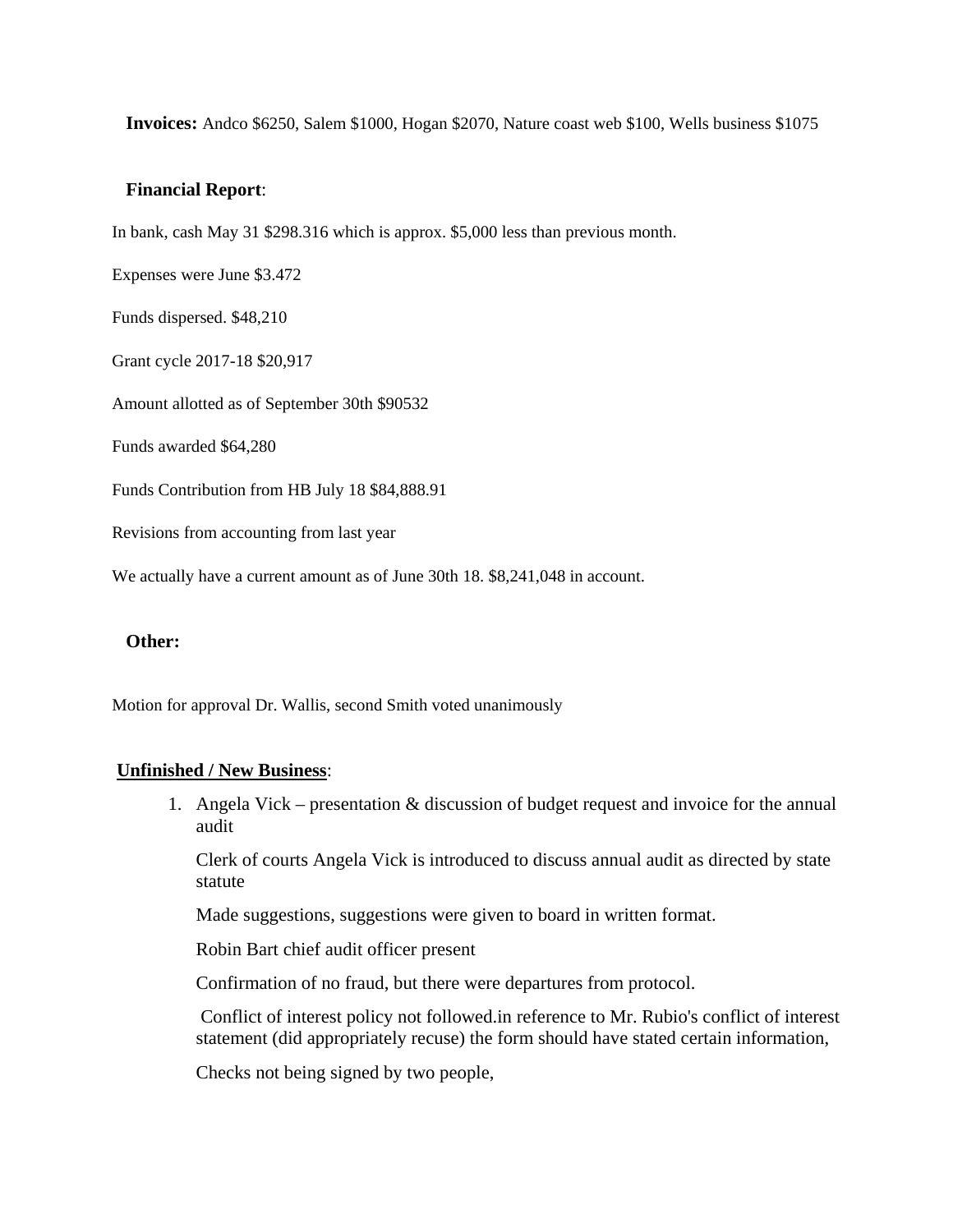Password security protocols not established fully and password was not terminated upon departure of former officer,

Records retention policy is not properly established, with records in various areas, reporting obligations in reference to grant obligations was inconsistent

(Clerk of courts offered training only in operations).

**Observation** 

Board stated in prior meeting that it would establish an ethics policy and still not formed, it is a recommendation.

Some information on website doesn't provide up-to-date information.

Chair comments.

Asks Ms. Ray if what she sent was what Ms. Ray concurred with, she stated what she sent to the chair only was suggestions only, Mrs. Bart clarification, it was a draft with an expectation for a member of this board with the attorney to formulate a response and in turn send the response to Clerk's office. Usually done expeditiously to be able to put into the final audit.

Ms. Rey discussed the suggestions she sent the chair.

Sofia spoke about the grants committee having discussed the changes needed.

Sondra discussed that most changes have already been started to be addressed.

Smith asked if since the chair and attorney already discussion was going that the chair should still work with Ms. Rey

Vice Chair moved Dr. Wallace second that chair and attorney are the entity to address the changes voted unanimously.

Mr. Rubio inquired about the conflict of interest form. Ms. Vick clarified his conflict is an indirect conflict.

Mrs. Vick also suggested that when doing minutes on an issue such as conflict of interest that the minutes give e details about actions taken, such as Mr. Rubio left the room.

Mrs. Vick explained it was a matter of transparency.

Ms. Rey asked that we place the target date for completion the 30th of September, with a draft submitted by August 6th.

Item was talked from prior meeting about hiring a position.

The issue of hiring either a part time or full time, with questions of information management and others.

Suggested an RFP be submitted for the position of assistant.

No action taken.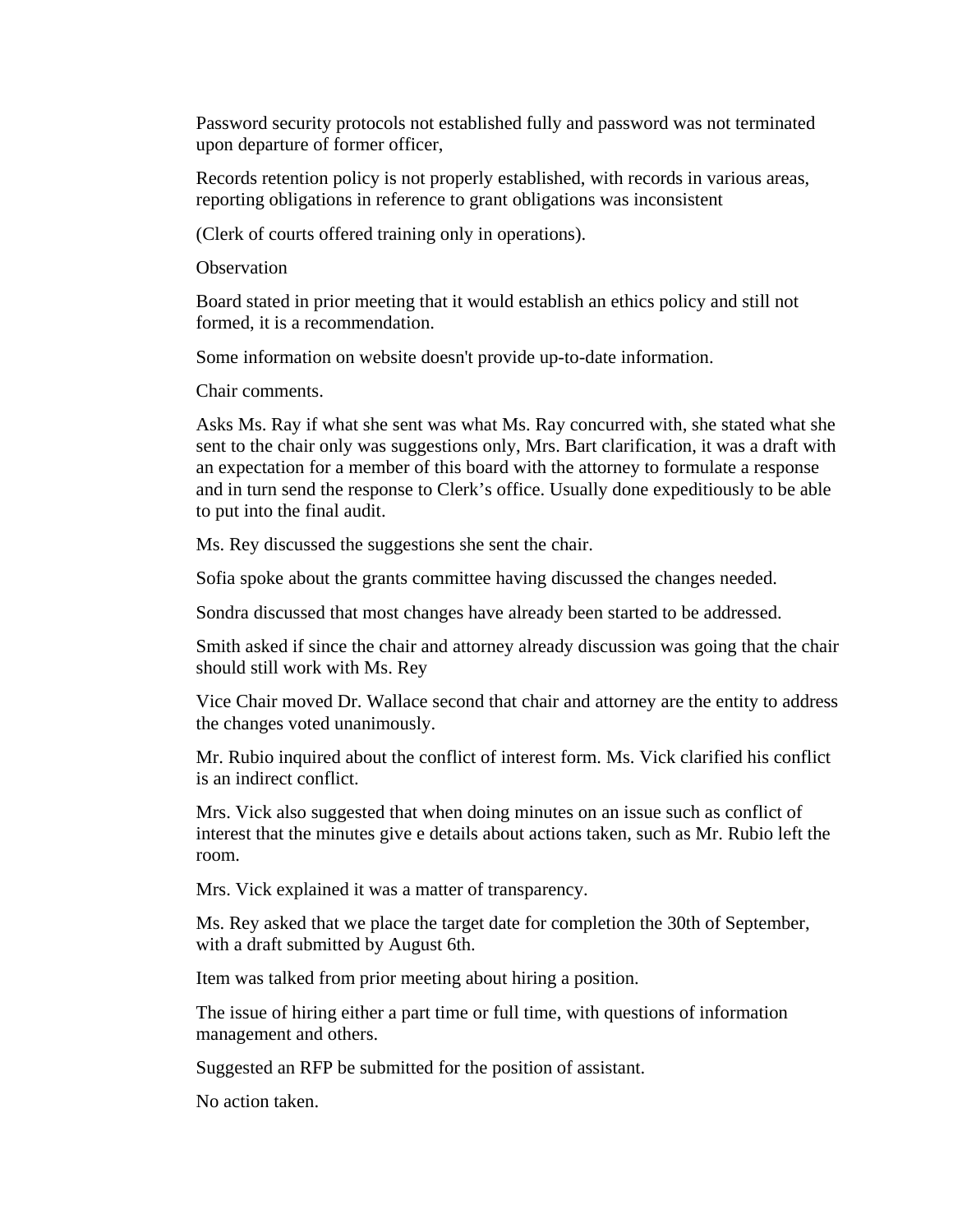### **Standing Committee Reports:**

a. Investment Committee:

End of quarter /year report, Brendan Maverick

Talked about the year, with a focus on specialty income. Investment window has only been 9 months Documents provided for full report. Generally market was strong.

Mr. Rubio clarified that it is because of the BL that we are restricted in the way we invest.

Other discussion follows.

Chair asked about rebalancing, Mr. Rubio stated that in the August investment committee, the accountant has been invited to come.

Mr. Rubio talked about only executing the sell order at the last possible moment.

Dr. Wallace asked to have the investment plan resent time him.

b. Grant Committee:

Grant committee report, grant score sheet, check list was reviewed and worked in making grant paperwork more transparent. Letter of inquiry are being sent out side of grant cycle, stated send to the website.

Chair discussed the minutes, issue of minutes; the minutes can't be posted until approved.

Grant cycle 5and 6 are set up and the committee has set up the yearly cycle for future use and will be able to put it on line.

We currently have two grantees

### **Ad Hoc Committee Reports:**

- a. Bylaws Committee:
- b. Communication Committee:

Communication committee, Ken is not available, but attorney will ask for Sonya to submit the last approved minutes.

### **Legal Update**:

a. Report from Jennifer C. Rey, Esq.

BL meeting did not meet, still two issues, deferred to Dr. Wallis.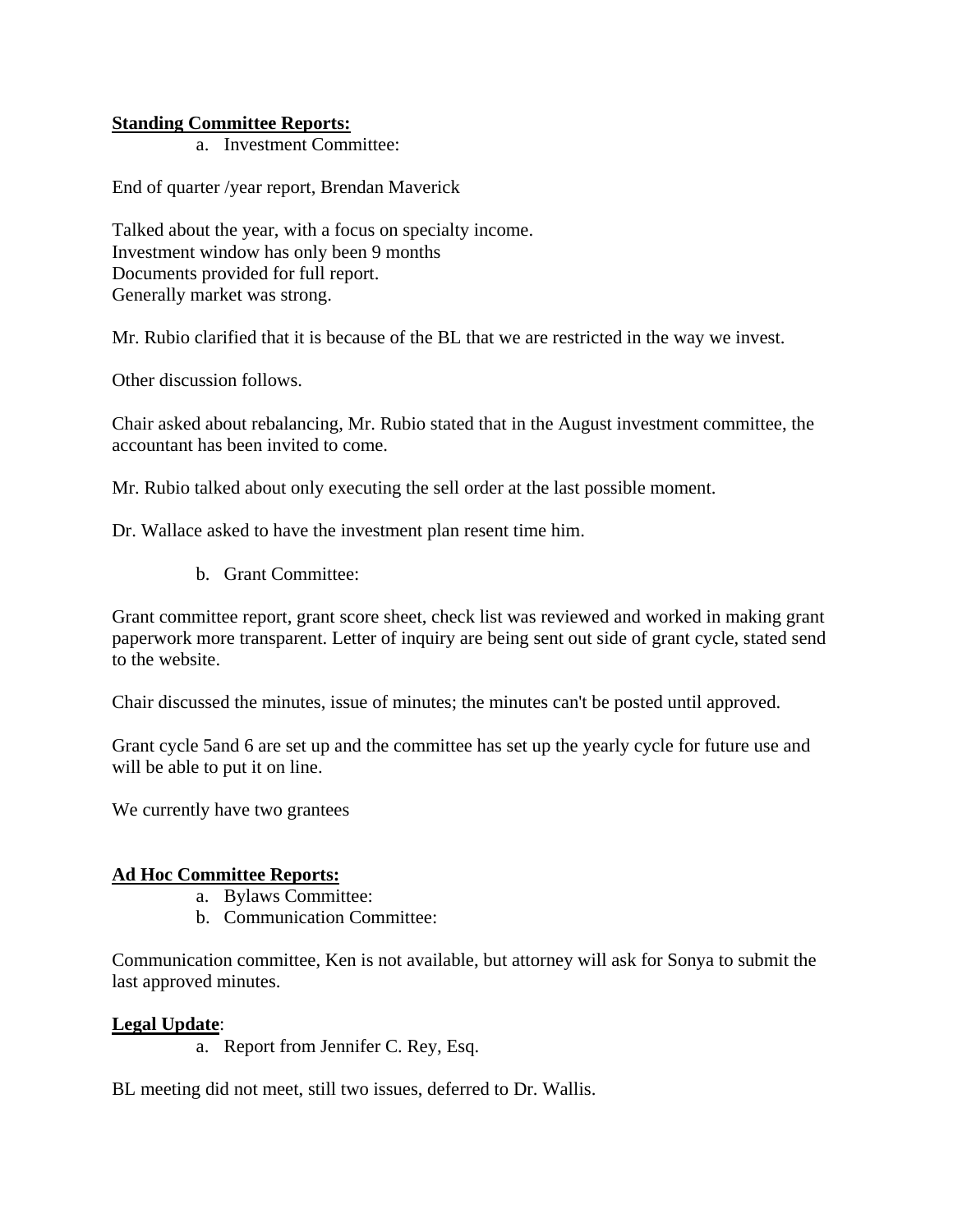Dr. Wallace was concerned about the format of reporting the minutes from BL meeting, noted the last 3 of 4 meetings has been cancelled.

Stated the conclusion of HB affirmation of BL changes with a pending request for clarification of voting privilege.

5 items

Have review of attorney updated BL and decide if it accurately renders our BL Possibly of funding of Mental Health facility and services in CC. Consider striking out prohibition of supporting a building project Consider comparable Issues that have been resolved by comparable board in Marion County. Consider already agreed position of immediate past president.

Sofia made comments, stated asked for comment by attorney, sent comments to attorney. Ms. Rey said send to the BL committee and attendance of future meeting.

Sofia asked the committee to read the bill.

Stated that the hospital board has the right, Tito suggested that since the HB is the sole Member it's a grey line.

Sondra inquired as to the meaning of the statement that the HB is the sole member. Attorney stated that the HB has established that the CCCCF will be a single member.

Jimmie explained the intention of the CCCCF generation revenue, that the HB would be the entity that would do the building if so expected.

Ms. Rey

The set of BL contain changes that will affect the grant cycle.

Dr. Wallis expects the board after the next meeting of the BL committee that the CCCCF will approve.

Ms. Rey will recirculate the previous email.

Open to the public.

Mr. Citranelli (I couldn't tell exactly)

Commented about the previous investment briefing and the rates of return.

Rey stated that the investment committee has suggested changes to the BL committee to look at the policies.

Mr. Citranelli suggested a fixed withdraw rate. **Public Comment: (guidelines as listed above)**